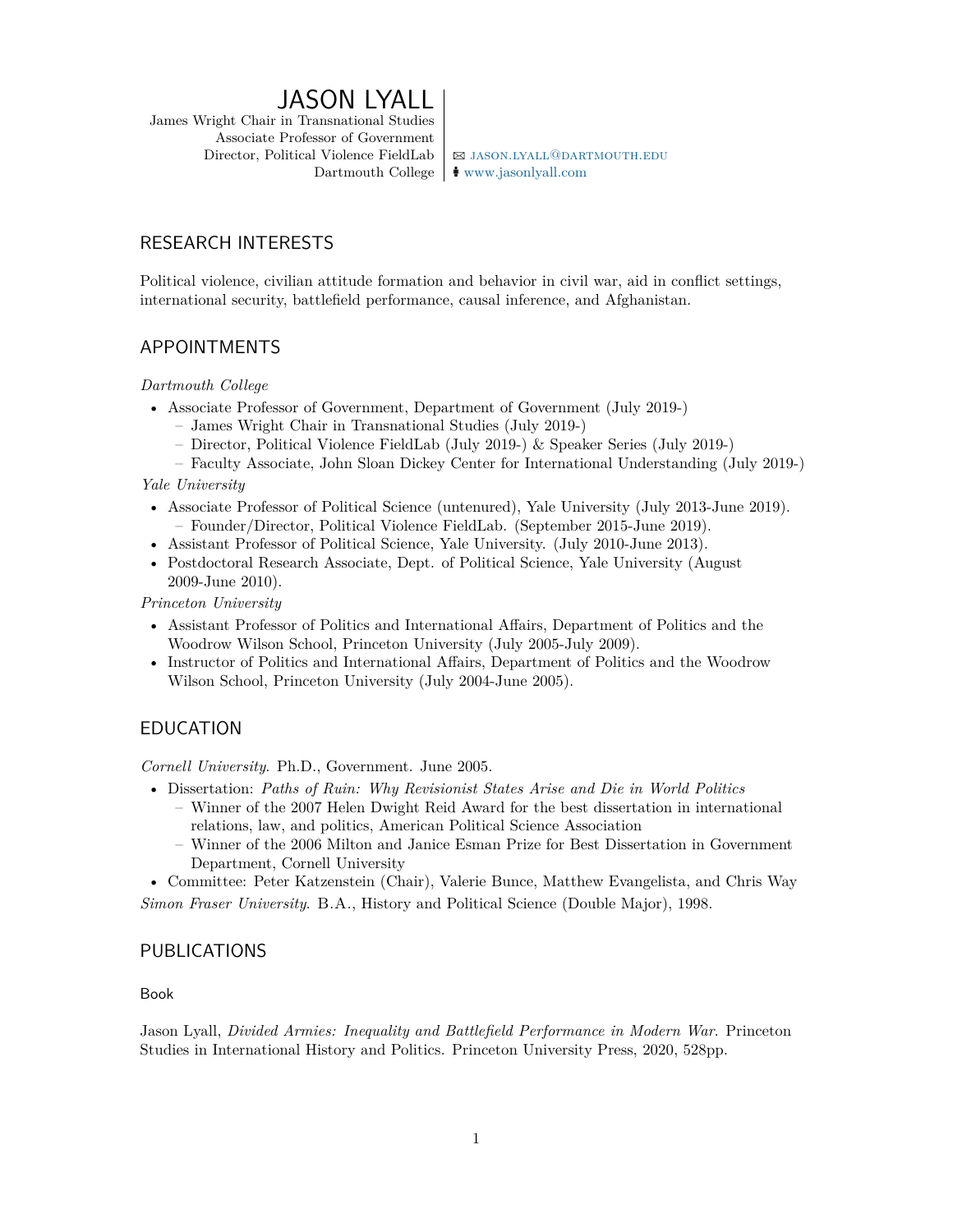Journal Articles (Peer-Reviewed)

- Jason Lyall, Yang-Yang Zhou, and Kosuke Imai. "Can Economic Assistance Shape Combatant Support in Wartime? Experimental Evidence from Afghanistan," *American Political Science Review*, forthcoming.
- Jason Lyall, "Civilian Casualties, Humanitarian Aid, and Insurgent Violence in Civil Wars." *International Organization*, 73:4 (Fall 2019).
- Kentaro Hirose, Kosuke Imai, and Jason Lyall, "Can Civilian Attitudes Predict Insurgent Violence? Ideology and Insurgent Tactical Choice in Civil War." *Journal of Peace Research*, 54:1 (January 2017), 47-63.
- Jason Lyall, Yuki Shiraito, and Kosuke Imai, "Coethnic Bias and Wartime Informing." *Journal of Politics*, 77:3 (July 2015), 833-48.
- Allan Dafoe and Jason Lyall, "From Cell Phones to Conflict? Reflections on the Emerging ICT-Political Conflict Research Agenda." *Journal of Peace Research*, 52:3 (May 2015), 401-13.
- Graeme Blair, Kosuke Imai, and Jason Lyall, "Comparing and Combining List and Endorsement Experiments: Evidence from Afghanistan." *American Journal of Political Science*, 58:4 (October 2014), 1043-1063.
- Jason Lyall, Graeme Blair, and Kosuke Imai, "Explaining Support for Combatants During Wartime: A Survey Experiment in Afghanistan." *American Political Science Review*, 107:4 (November 2013), 679-705.
- Jason Lyall, "Are Co-Ethnics More Effective Counter-Insurgents? Evidence from the Second Chechen War." *American Political Science Review*, 104:1 (February 2010), 1-20.
- Jason Lyall, "Do Democracies Make Inferior Counterinsurgents? Reassessing Democracy's Impact on War Outcomes and Duration." *International Organization*, 64:1 (Winter 2010), 167-92.
- Jason Lyall, "Does Indiscriminate Violence Incite Insurgent Attacks? Evidence from Chechnya." *Journal of Conflict Resolution*, 53:3 (June 2009), 331-362.
- Jason Lyall and Isaiah Wilson, III, "Rage Against the Machines: Explaining Outcomes in Counterinsurgency Wars." *International Organization*, 63:1 (Winter 2009), 67-106.
- Jason Lyall, "Pocket Protests: Rhetorical Coercion and the Micropolitics of Collective Action in Semiauthoritarian Regimes." *World Politics* 58:3 (2006), 378-412.

#### Work Under Review

"Bombing to Lose? Airpower, Civilian Casualties, and the Dynamics of Violence in Counterinsurgency Wars." Invited to revise and resubmit at the *Journal of Politics*.

#### Work in Progress

- *Development Under Fire: Why Aid Doesn't Work in Conflict Zones (And How it Might)*, book manuscript in progress.
- *Death From Above: Airpower in Small Wars*, book manuscript in progress.
- "Estimating Spatial Treatment Effects: An Application to Base Closures and Aid Delivery in Afghanistan." With Kosuke Imai, Yuki Shiraito, and Xiaolin Yang. IRB protocol #1305011985. AidData Working Paper Series No.63.
- "Civilian Casualties and the Conditional Effects of Humanitarian Assistance on Combatant Support." With Yang-Yang Zhou. IRB protocol #1211011138.

"Inequality and Desertion in Modern War."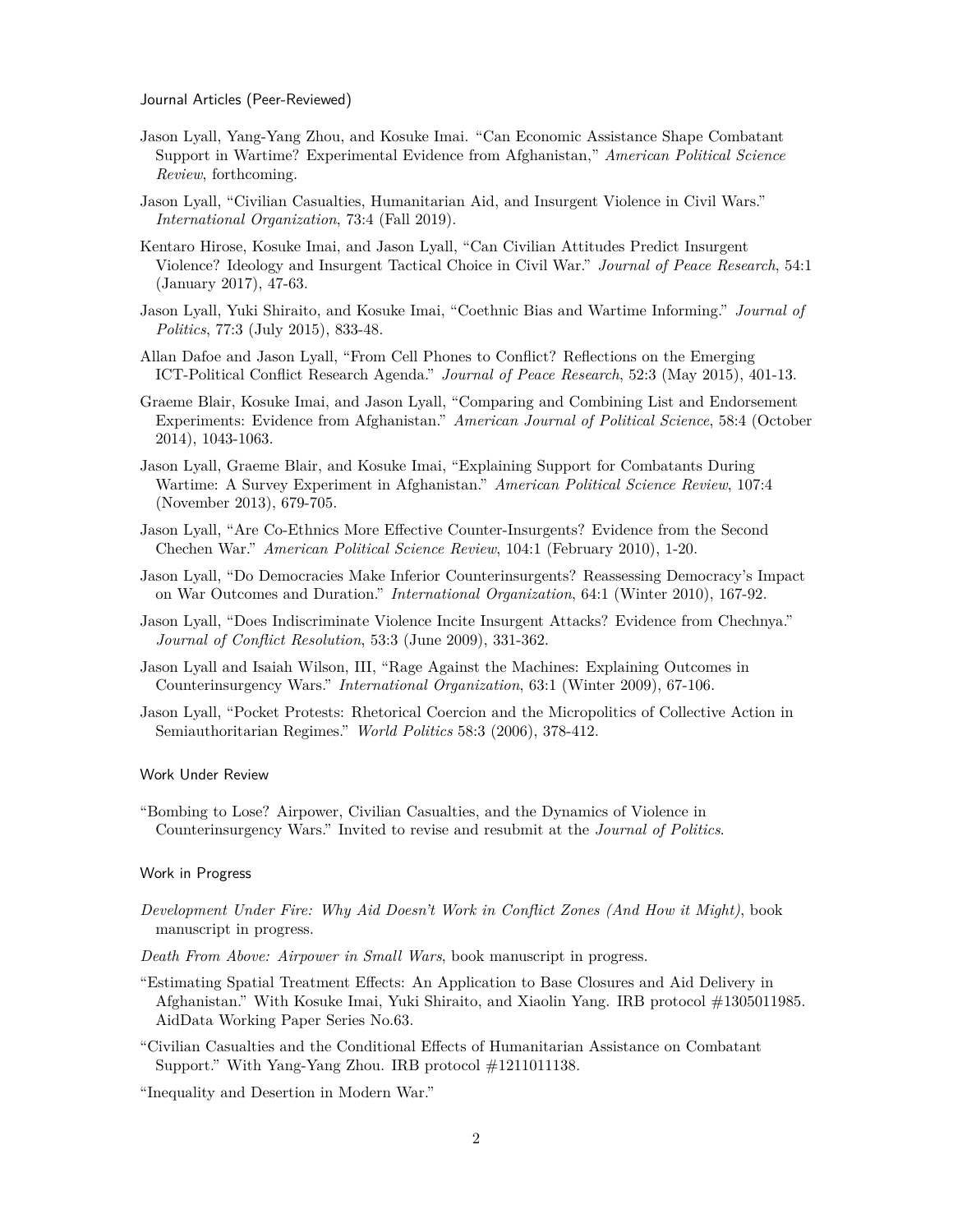- "Military Inequality and War Outcomes in Conventional Wars Since 1800."
- "Do Labor Intensive Development Programs Reduce Insurgent Violence? Evidence from Afghanistan." IRB protocol #1507016173.
- "Motivated Reasoning and Blame Attribution for Civilian Harm in Civil Wars: Evidence from a Crossnational Experiment."
- "Preregister Your Ethical Redlines."

Edited Volumes and Other Commentary (Selected)

- Jason Lyall, "The Dynamics of the Coup-Civil War Trap in Sub-Saharan Africa," *H-Diplo/ISSF* Roundtable 11-3 on Philip Roessler's *Ethnic Politics and State Power in Africa*, October 2019.
- Jason Lyall, "Forced to Fight: Blocking Units and Military Effectiveness in Conventional War" for *The Sword's Other Edge: Tradeoffs in the Pursuit of Military Effectiveness*, ed. Dan Reiter (Cambridge: Cambridge University Press, 2017), 88-125.
- Jason Lyall, "Process-Tracing, Causal Inference, and Civil War" for *Process Tracing in the Social Sciences: From Metaphor to Analytic Tool*, eds. Andrew Bennett and Jeffrey Checkel (Cambridge: Cambridge University Press, Strategies for Social Inquiry Series, 2015), 186-208.

Jason Lyall, "Afghanistan's Lost Decade," *Foreign Affairs*, 15 December 2011.

#### Datasets

- *Project Mars*. New dataset of 250 conventional wars (1800-2011) with new measures of war- and battlefield-level outcomes, including desertion, defection, and use of blocking detachments, for 229 belligerents.
- *Air Operations Over Iraq, 2006-09.* Combines declassified and open source material to identify nearly 13,000 USAF airstrikes and shows of force over Iraq, 2006-09. Includes data on location, platform, date, and satellite imagery for target type.
- *Air Operations Over Afghanistan, 2006-11.* Combines declassified and open source material to identify nearly 23,000 USAF airstrikes and shows of force over Afghanistan, 2006-11. Includes data on location, platform, date, and satellite imagery for target type.
- *Correlates of Insurgency*. Records outcomes and duration for 286 insurgencies between 1800-2005. Also includes new measures of mechanization for all state combatants since 1917.
- *The Chechen Insurgency*. New data collection effort consisting of 3000 insurgent attacks mapped at the village level; a new GIS template of all known populated centers in Chechnya; and a dataset of 800+ Russian- and Chechen-led sweep operations (2000-05).

### AWARDS AND HONORS

- 2019 James Wright Chair in Transnational Politics, Department of Government, Dartmouth
- 2018 The Nils Petter Gleditsch *Journal of Peace Research* Article of the Year Award for "Can Civilian Attitudes Predict Insurgent Violence?"
- 2013 Pi Sigma Alpha Award for best paper presented in the previous year at the annual Midwest Political Science Association for "Measuring Support for Combatants in Wartime"
- 2009–10 Postdoctoral Associate, Department of Political Science, The MacMillan Center for International and Area Studies, and the Institution for Social and Policy Studies (ISPS), Yale University
- 2009 Kellogg/Notre Dame Award for Best Paper in comparative politics presented in the previous year at the annual Midwest Political Science Association for "How Ethnicity Shapes Insurgent Violence"
- 2009 Ralph O. Glendinning University Preceptorship, Princeton University (declined)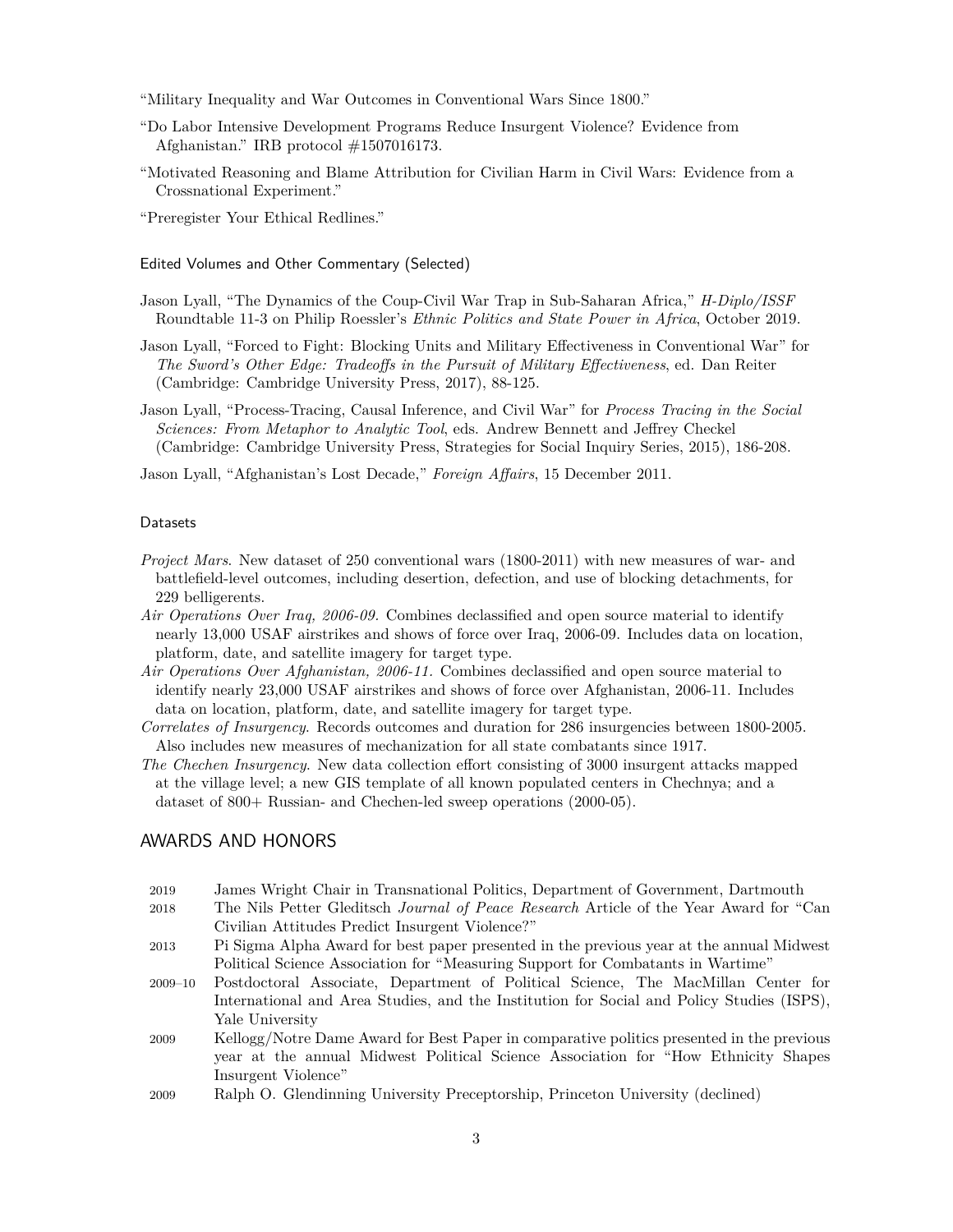- 2007–08 Postdoctoral Fellow in National Security, John M. Olin Institute for Strategic Studies, Harvard University
- 2007 Helen Dwight Reid Award for the best dissertation in the field of international relations, law, and politics, the American Political Science Association
- 2007 Stanley Kelley, Jr., Teaching Award, Politics Department, Princeton University
- 2006 Milton and Janice Esman Prize for Best Dissertation in Government Department, Cornell
- 2004 Joshua Aron '94 Fellow, John S. Knight Institute for Writing in the Disciplines, Cornell
- 2003–04 Mellon Foundation Completion Fellowship, Cornell University
- 2001–02 Luigi Einaudi Dissertation Fellowship, Cornell University
- 2001 Kahin Prize in International Relations for "most promising dissertation in International Relations," Department of Government, Cornell University
- 2001 MacArthur Foundation Dissertation Research Grant, Cornell University
- 2000 MacArthur Foundation Pre-Dissertation Fellowship, Cornell University
- 2000 Michele Sicca Summer Grant, Institute for European Studies, Cornell University
- 1999 Peace Studies Program Graduate Summer Fellowship, Cornell University
- 1998-99 Russell Sage Foundation Graduate Fellowship, Cornell University
- 1998-99 Mackenzie King Traveling Fellowship (declined)
- 1998 Delivered first Graduand Address at Simon Fraser University
- 1993–98 Six-time Dean's Honour Roll

## EXTERNAL GRANTS

- 2015 AidData and USAID: "Unemployment and Violence in Afghanistan: Evidence from the Community Development Program" (#AID-OAA-A-12-0096), \$120,000. Co-Principal Investigator w/ Kosuke Imai.
- 2015 United States Institute of Peace: "Assessing the Links between Economic Interventions and Stability: An Impact Evaluation of Vocational and Skills Training in Kandahar, Afghanistan" (#SG-446-15), \$144,494. Co-Principal Investigator w/ David Haines, Kosuke Imai, and Jon Kurtz.
- 2014–17 Air Force Office of Scientific Research: "Assessing the Coercive Effects of Advanced Weaponry in Civil Wars and Asymmetric Conflicts," (#FA9550-14-1-0072), \$1.8 million. Co-Principal Investigator w/ Todd Sechser.
- 2009–14 Air Force Office of Scientific Research ("Minerva Initiative"): "Terrorism, Development, and Governance" (#FA9550-09-1-0314). \$1.2 million.
- 2007–08 United States Institute of Peace: "The Dynamics of Violence in Russia's Northern Caucasus" (USIP-042-06F). \$50,000.

## INTERNAL GRANTS

- 2018 MacMillan Center Faculty Research Grant, for "The Dynamics of Blame Attribution in Wartime"
- 2018 Edward J. and Dorothy Clarke Kempf Memorial Fund for graduate student conference "New Frontiers in Peacekeeping"
- 2015 Edward J. and Dorothy Clarke Kempf Memorial Fund for book manuscript conference (*Divided Armies*)
- 2015 MacMillan Center Faculty Research Grant, for "Explaining Wartime Desertion and Defection"
- 2014 Director's Award, MacMillan Center for International and Area Studies
- 2014 Edward J. and Dorothy Clarke Kempf Memorial Fund for conference "Communication Technology and Political Conflict," w/ Allan Dafoe and Nils Weidmann
- 2011 ISPS Field Experiment Initiative Grant for "Coethnicity and Information-Sharing in Wartime: A Survey Experiment in Afghanistan"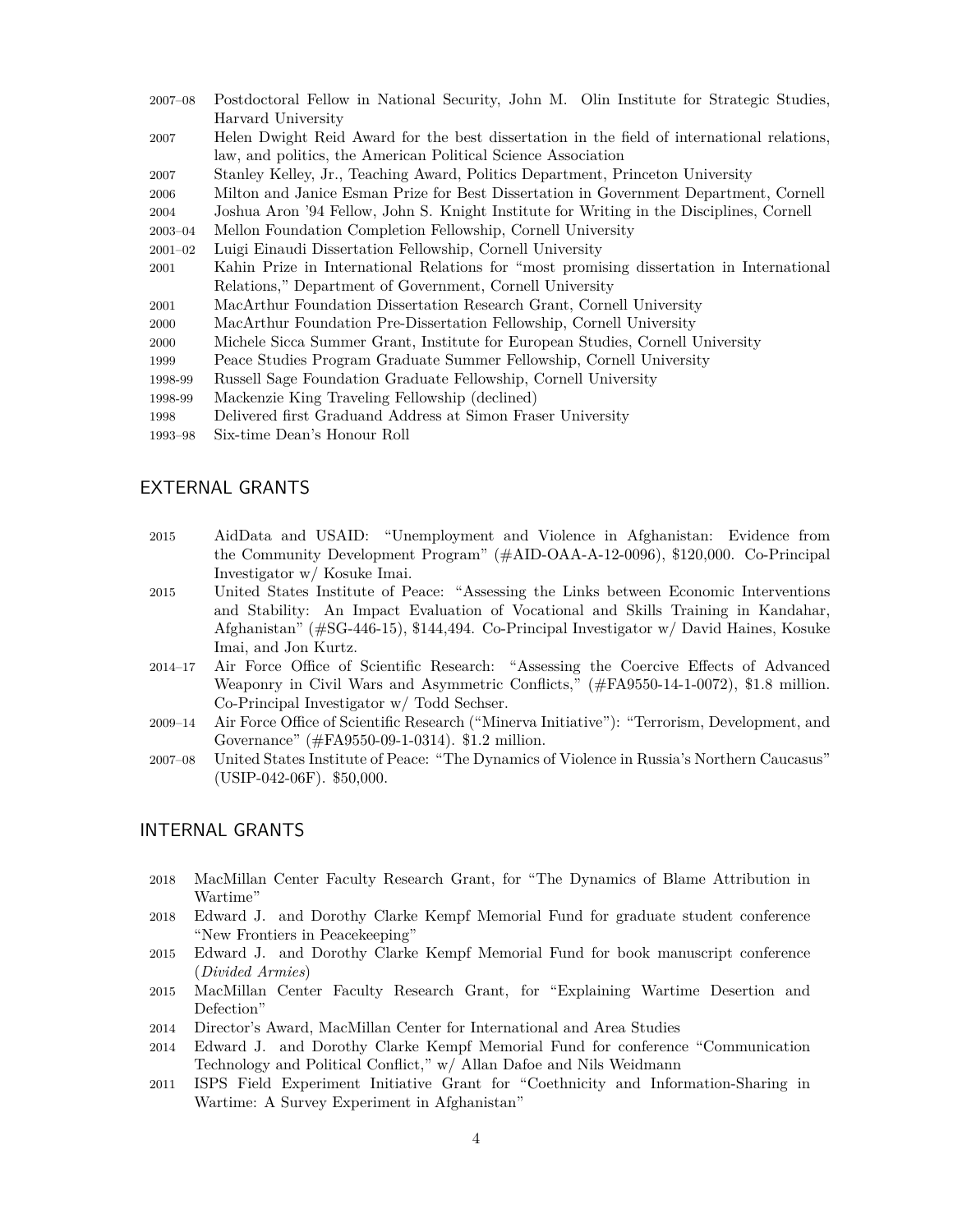- 2011 MacMillan Center Faculty Research Grant for "Changing Patterns of Warfare"
- 2011 ISPS Field Experiment Initiative Grant, for "Blame Attribution and Wartime Political Attitudes: Evidence from an Experiment in Afghanistan"
- 2008 University Committee on Research in the Humanities and Social Sciences Faculty Grant (UCRHSS), Princeton, for "Explaining Noncombatant Fatalities in Iraq, 2003-07," Princeton University
- 2006 UCRHSS Faculty Grant for "Mapping the Iraqi Insurgencies," Princeton University
- 2006 UCRHSS Faculty Grant for "Pocket Protests," Princeton University

### PROFESSIONAL PRESENTATIONS AND INVITED TALKS

- 2020 Duke University (SPC Seminar, Mar); Princeton University (IR Colloquium, April)
- 2019 Stanford University (IR Colloquium, Mar); University of Michigan (Rubin Speaker Series, April); University of Denver (Workshop on Ethical Engagement with Policymakers); Harvard Kennedy School (Workshop on Ethical Engagement in Conflict Research, July); George Washington University (October)
- 2018 Joint Staff (J-5, U.S. Department of Defense; Feb); New America Foundation (ISP; Feb), Texas A&M University (PEPV; Jan)
- 2017 New York University–Abu Dhabi (Political Science Seminar; Dec); Harvard University (Comparative Politics Seminar; Nov); Brown University (Watson Institute Security Studies Workshop; Sept); Air Force Office of Scientific Research (USAF Academy; June); University of Zurich-ETH Zurich Joint Workshop (May); University of Konstanz (May); University of Rochester ("In The Field: Political Science" Conference; May); University of British Columbia, Vancouver School of Economics (April)
- 2016 University of Notre Dame (International Security Center; Nov); Columbia University (International Politics Seminar; Oct); University of Essex Government Department/ESSEXLab (Aug); University of Essex Summer School in Social Science Data Analysis ("Field Experiments" module; Aug); Air Force Office of Scientific Research (Arlington, VA; June); University of Chicago, Becker-Friedman Institute (May); University of Wisconsin-Madison (IR-CP Workshop; April); Yale University, U.N. Global Colloquium of University Presidents, "How Antiquities Fuel Modern Conflicts," (April); University of Rochester (Comparative Politics Workshop; March)
- 2015 University of Alabama-Huntsville, AFOSR Wargaming Group (July); Bruno Kessler Foundation, Trento, Italy (June); Special Inspector General for Afghanistan Reconstruction (SIGAR), Washington, D.C., (May); ISA-AidData-Georgetown-Niehaus Center Workshop, "Foreign Aid and Government Legitimacy" Workshop (April); University of Denver (Sié Chéou-Kang Center for International Security and Diplomacy; April)
- 2014 London School of Economics (Political Science and Political Economy Seminar; March); Boston College, "Afghanistan after 2014" Speaker Series (January)
- 2013 USAID Mission, Kabul, Afghanistan (November); USAID Stabilization 6th M&E Summit, Kabul, Afghanistan (November); University of Michigan (Seminar on Disaggregated Conflict Studies; November); Yale University, Seventh Annual India-Yale Parliamentary Leadership Program (June); Zukunftskolleg, University of Konstanz, Germany (June); USAID Stabilization 4th M&E Summit, Kabul, Afghanistan (May); UCLA (Department of Political Science; May); Columbia University (International Politics Seminar; May)
- 2012 Uppsala University (Department of Peace and Conflict Research; November); Princeton University (Experimental Research Workshop; Sept); Yale University, Sixth Annual India-Yale Parliamentary Leadership Program (June); University of Toronto, (International Relations Seminar; March)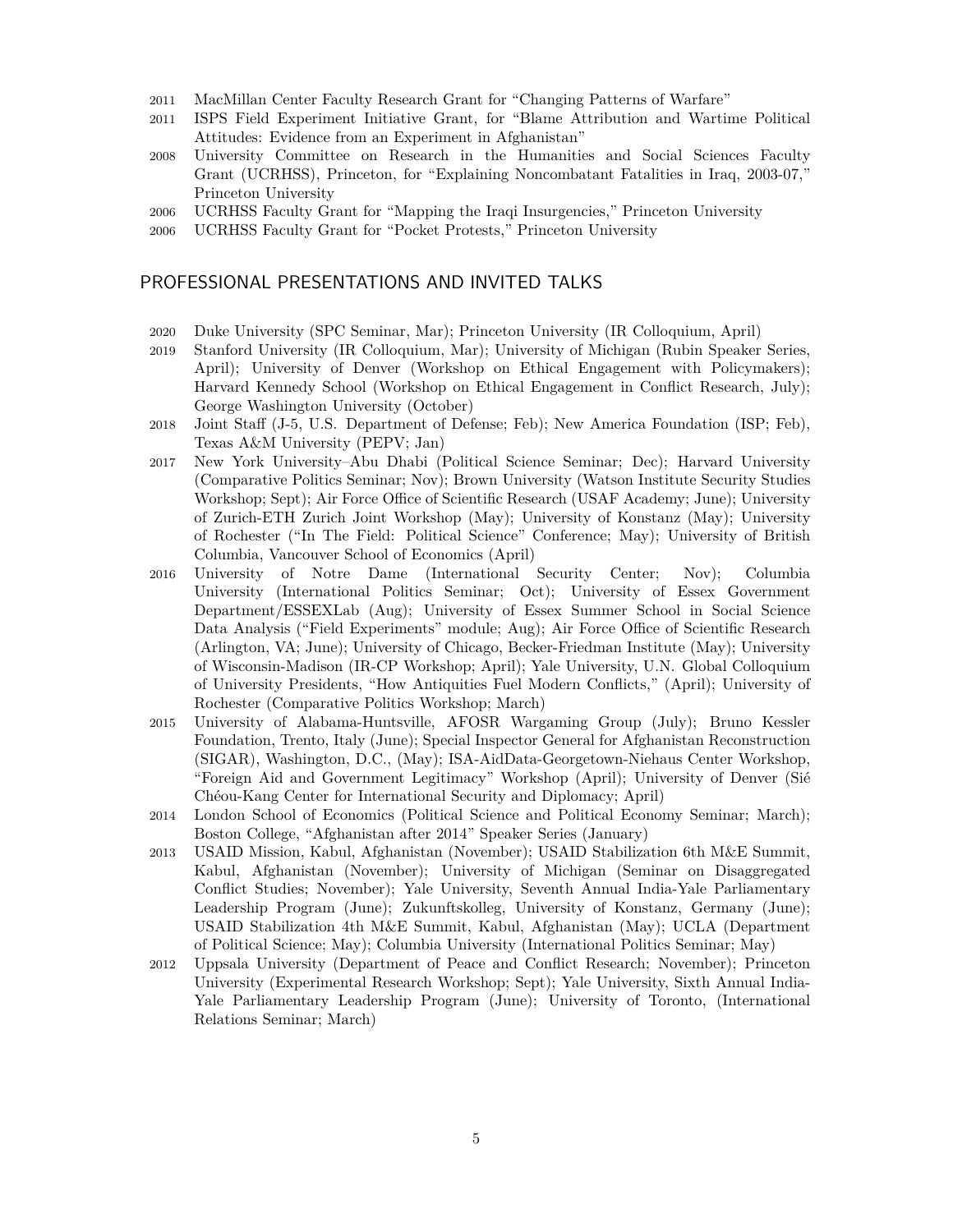- 2011 MIT-PRIO Workshop on Counterinsurgency and Counterterrorism (November); Cornell University (Judith Reppy Institute for Peace and Conflict Studies; October); University of Virginia (Lansing-Lee/Bankard Seminar in Global Politics; October); Princeton University (International Relations Colloquium; September); University of British Columbia (Liu Institute for Global Affairs; September); Simon Fraser University (Simons Lecture in Dynamics of Conflict; September); Empirical Implications of Theoretical Models (EITM), University of Chicago (July); Air Force Office of Scientific Research ("Effects to Influence" Workshop; June); Harvard University (National Security Studies Program; April); University of Washington (International Security Colloquium; April); Columbia University, "Human Rights in the Post-Communist World" Lecture Series (April); Juan March Institute (CEACS), Madrid (March); UC-San Diego (International Relations Workshop; February); University of Pennsylvania (Browne Center for International Politics, February); PRIO (Social Dynamics of Civil War Workshop, Oslo, Norway; February); Duke University (Security, Peace and Conflict Workshop; January)
- 2010 Ohio State University (Mershon Center for International Security Studies; November); Columbia University (Harriman Institute; October); George Washington University (Institute for Security and Conflict Studies Workshop; October); Wesleyan University (Program on Terrorism and Insurgency Research; September); Yale University, Fourth Annual India-Yale Parliamentary Leadership Program (May); Harvard University (Davis Center for Russian and Eurasian Studies; May); University of Ottawa (Centre for International Policy Studies; February); Emory University (Department of Political Science Speaker's Series; January)
- 2009 Social Science Research Council, Eurasia Program (December); Georgetown University (International Theory and Research Seminar; December); Harvard University, Second Annual Columbia-Harvard Russia/Eurasia Forum (October); UC-San Diego (Governance, Development, and Political Violence Workshop; June); Columbia University (Workshop on Civil War Data; May)
- 2008 Dartmouth College (International Relations/Foreign Policy Working Group; April); University of Chicago (PISP; February); Cornell University (Peace Studies Program; February); Harvard University (Post-Communist Politics and Economics Workshop; February)
- 2007 Harvard University (Olin Institute for Strategic Studies; October); US Transportation Command (USTRANSCOM), Component Commanders' Conference (June); University of Maryland (CISSM, May); Defense Science Board (April); U.S. Military Academy at West Point (Social Sciences Department; March)
- 2006 Columbia University (International Politics Seminar; November); Yale University (Comparative Politics Seminar; November)

## SELECTED CONFERENCE PARTICIPATION

#### Presentations

American Political Science Association (APSA) Annual Meeting: 2003-04, 2006, 2010, 2013, 2017-18

Midwestern Political Science Association (MPSA) Annual Conference: 2006, 2008, 2013 International Studies Association (ISA) Annual Meeting: 2003, 2006, 2008, 2012, 2014, 2019 ISSS-IS Annual Conference: 2019

Evidence in Governance and Politics (EGAP) Meetings: 2015, 2016

European Consortium on Political Research (ECPR): 2018

Association for the Study of Nationalities (ASN): 2008

Council for European Studies: 2002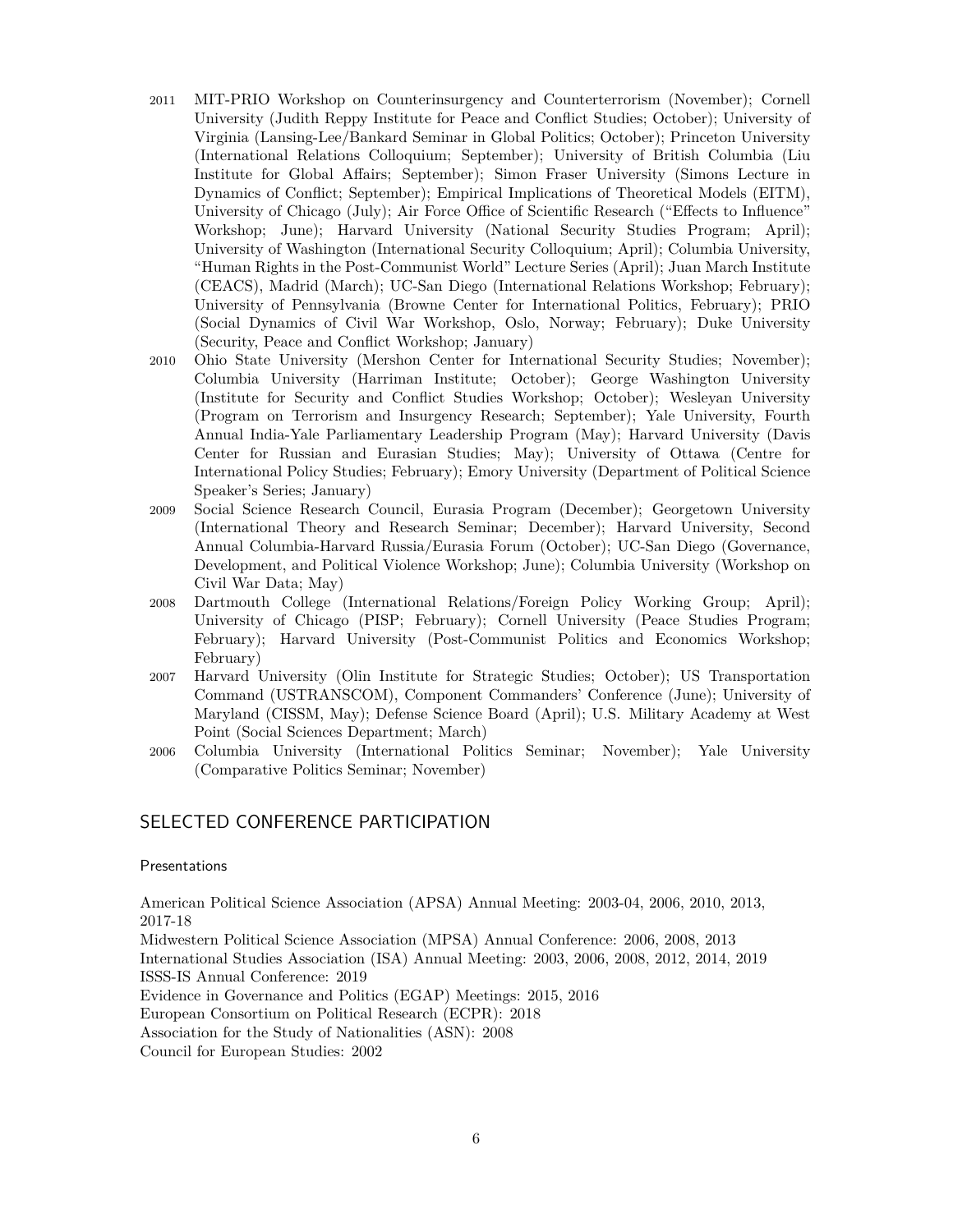#### Panel Chair/Discussant/Roundtable

American Political Science Association (APSA) Annual Meeting: 2005 (D), 2007 (D), 2008 (D), 2009 (C,D), 2010 (D), 2014 (C/D), 2016 (C), 2017 (C/D), 2018 (D), 2019 (C/D) International Studies Association (ISA) Annual Meeting: 2008 (C/D), 2009 (C/D), 2012 (C), 2013 (D), 2019 (R) ISSS-IS Annual Conference: 2019 (C/R) European Consortium for Political Research (ECPR): 2018 (C/D)

## OTHER TRAINING AND PROFESSIONAL EXPERIENCES

Technical Advisor, Measuring Impact of Stabilization Initiatives (MISTI), USAID-Afghanistan: April 2012—March 2015.

Counterinsurgency Leaders' Course XXIII–Afghanistan (CLC-A), Camp Julien, Afghanistan: July 2009.

Columbia-Cornell Summer Workshop on the Analysis of Military Operations and Strategy (SWAMOS): July-August 2003.

Exchange Scholar, Government Department and the Davis Center, Harvard University: 2003, 2001. Visiting Scholar, Department of Political Science and Sociology, European University at St. Petersburg, Russia: September 2001-December 2001.

### TEACHING EXPERIENCE

#### Yale University

PLSC 111/GLBL 268: Introduction to International Relations (Spr 2017, Spr 2018, Spr 2019)

PLSC 128/GLBL 247: Development Under Fire (Spr 2013, Spr 2016, Spr 2017, Fall 2018)

PLSC 134: Airpower in Modern War (Fall 2017)

PLSC 144/INTS 260: Topics: International Security (Spr 2011)

GLBL 275: Approaches to International Security (Fall 2014, Fall 2015, Fall 2016)

INTS 472: Directed Research (Spr 2011)

PLSC 694: Field Seminar: International Security (Graduate) (Spr 2011)

PLSC 696: International Relations II (Graduate) (Spr 2013, Spr 2015, Spr 2016, Spr 2017)

PLSC 745: Political Violence (Graduate) (Spr 2018, Spr 2019)

PLSC 926: International Relations Workshop (Graduate) (AY 2015-16)

PLSC 943: Political Violence and its Legacies Workshop (Graduate) (AY 2018-19)

GLBL 999: Directed Reading (Graduate) (Spr 2018)

#### Princeton University

POL 240: Introduction to International Relations (Spr 2006, Spr 2007, Fall 2008)

POL 397: National Security (Fall 2005, Spr 2005, Fall 2006)

WWS 401: Junior WWS Taskforce: The Chechen Wars (Fall 2005)

WWS 459: Junior Workshop: Order and Change in World Politics (Fall 2004)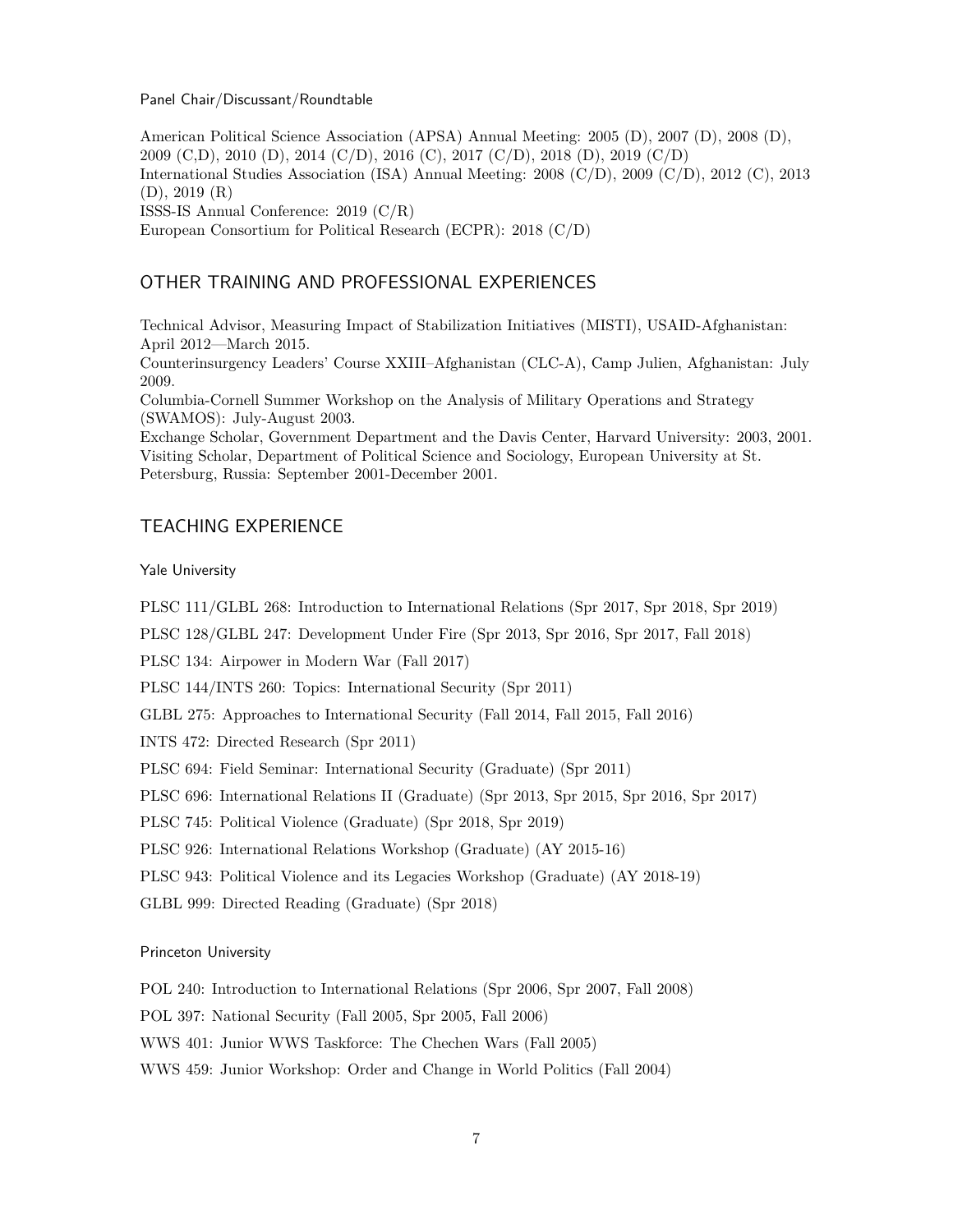WWS/POL 477: The Dynamics of Violence in Civil Wars (Fall 2008)

WWS 549: Emerging National Security Challenges (MA) (Spr 2005)

## SERVICE

External

Advisory board: Sié Chéou-Kang Center for International Security and Diplomacy's Responsible Engagement Board, University of Denver, 2019–.

Editorial boards: *International Journal*, 2016-; *World Politics*, 2005-09.

Reviewer: *American Political Science Review*, *American Journal of Political Science*, *American Sociological Review*, *British Journal of Political Science*, *Comparative Political Studies*, *Comparative Politics*, *Conflict Management and Peace Science*, Cambridge University Press, Carnegie Corporation of New York, Cornell University Press, *Economic Development and Cultural Change*, *Economics & Politics*, Harry Guggenheim Foundation, Harvard University Press, *International Organization*, *International Security*, *International Studies Quarterly*, *Journal of Conflict Resolution*, *Journal of Global Security Studies*, *Journal of Human Rights*, *Journal of Peace Research*, *Journal of Political Economy*, *Journal of Politics*, *Journal of the Royal Statistical Society*, *Military Psychology*, National Science Foundation, *Perspectives on Politics*, *Political Research Quarterly*, *Proceedings of the National Academy of Sciences (PNAS)*, *Science*, *Security Studies*, *Social Science and Medicine*, Stanford University Press, *Studies in Comparative International Development*, Social Science and Humanities Research Council (SSHRC), Swiss National Science Foundation, *Terrorism and Political Violence*, *World Politics*, and Yale University Press.

Committee for the Analysis of Military Operations and Strategy (CAMOS) Program Officer, 2009-2011 (APSA and ISA).

Committee for the Analysis of Military Operations and Strategy (CAMOS)-*Journal of Strategic Studies* Graduate Paper Prize Committee, 2008-09.

Committee Member: APSA International Security Section Best Article Award, 2019.

### University

*Yale*

Steering Committee, Political Violence and its Legacies Workshop, 2018-19. ROTC Advisory Committee, 2016-18. Faculty of Arts and Sciences Human Subjects Committee (IRB), 2016-18. Director and Founder, Political Violence FieldLab, Macmillan Center Program, 2015-19.

### Departmental

*Yale*

IR Graduate Field Examination Committee: Spring 2018 (Chair), Fall 2017 (Chair), Spring 2016, Fall 2015, Spring 2015, Fall 2014, Spring 2013, Fall 2011.

James Gordon Bennett Prize in Int'l Relations Committee, Department of Politics, 2017, 2013.

Jackson Institute Global Affairs MA Selection Committee, 2018, 2017, 2016, 2015.

Department of Political Science Graduate Admissions Committee, 2016.

Sophomore Advising, 2015-19.

MacMillan Fox Fellowship Review Committee, 2015.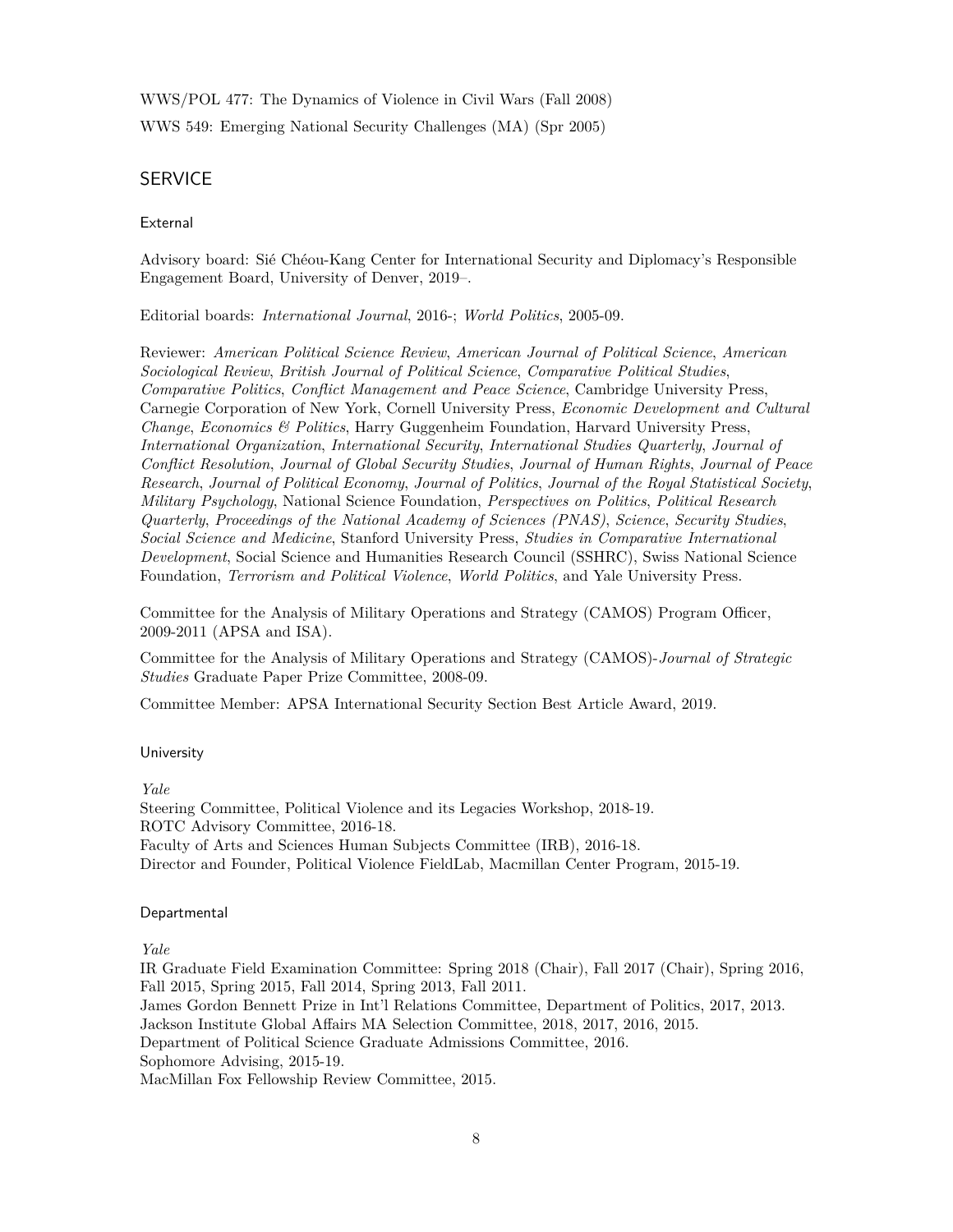Department of Political Science Faculty Reappointment Committee, 2015. International Relations Field Coordinator, Spring 2013. Pierson College Freshmen Advisor, 2012-18. Senior Service College Military Fellow Faculty Mentor, 2011-19. Jackson Institute Global Affairs Selection Committee, 2011. OCV Fellowship Selection Committee, 2011. Director of Undergraduate Studies for the International Studies Major, 2010-11. Political Science—Jackson Institute Int'l Relations Junior Search Committee Member, 2010-11. Committee for the Creation of a Global Affairs Major, 2010. Henry Hart Rice Prize Committee, 2010-11. Ph.D. Examiner, 2010-19. Pierson College Fellow, 2010-19. Senior Advising, 2010-19.

#### *Princeton*

Chair's Advisory Committee, Department of Politics, September 2006-July 2007. Faculty Committee, Princeton Russian and Eurasian Studies Center, September 2006-July 2009. Woodrow Wilson School Undergraduate Committee, September 2006-July 2007. Thesis Advisor, Department of Near East Studies, Princeton, September 2005-July 2009. Whig-Clio Society, 2005-2009. Field I Committee, Woodrow Wilson School, September 2004-July 2009. Butler College Faculty Fellow, 2008-09. Senior Thesis Advisor (14).

### ADVISING

PhD Dissertation Committees

External Examiner

David Allison (co-Chair) Louis Wasser Karen Albert (Rochester) Prakhar Sharma (Syracuse) Jasmine Bhatia, 2018 Cyrus Samii, 2011

Placements of Former PhD students

Chris Price, 2019 (Post-Doc, U of Wisconsin-Madison) Jiyoung Ko, 2017 (Bates College), Chair Niloufer Siddiqui, 2017 (SUNY-Albany) Francesca Grandi, 2016 (IISS) Shivaji Mukherjee, 2013 (University of Toronto—Mississauga) Matthew Zais, 2016 (US Army) Jeanne Hull, 2014 (US Army) Andrea Everett, 2012 (Visting Scholar, Stanford) Eva Kaye, 2011 (AI4ALL) Christopher Darnton, 2009 (University of Washington) Lyudmila Krytynskaia, 2008 (Independent Analyst)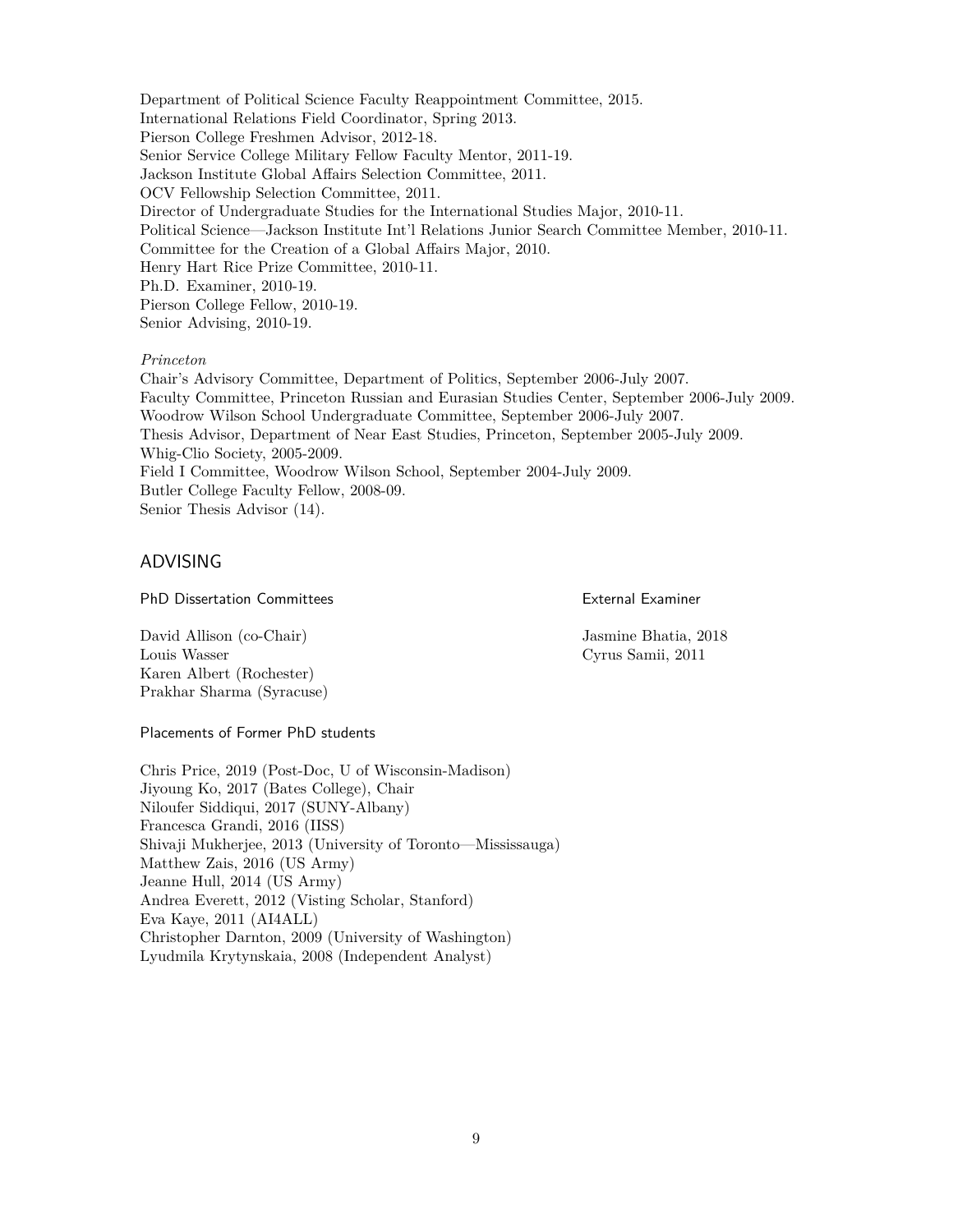## TECHNICAL SKILLS

### Methods interests

Experimental design in conflict settings, survey experiments, causal inference, data visualization, archival methods, integrating quantitative and qualitative methods in a potential outcome framework, spatial analysis

### Computer skills

LATEX, R, Stata, ArcGIS

### Languages

Russian (Proficient), French (Reading), Spanish (Reading), German (Reading), Italian (Reading), Nokhchiin/Chechen (Novice), Persian/Dari (Novice).

### Fieldwork

Russia: July 2000, September-December 2001, September 2002-February 2003, August 2005. Afghanistan: July-August 2009, August 2010, September 2011, April 2012, October 2012, May 2013, November 2013. No longer updating due to security risk. Qatar: October 2011.

## REFERENCES

Additional references available upon request.

Ethan Bueno de Mesquita, PhD Sydney Stein Professor and Deputy Dean for Promotions & Recruitment Harris School of Public Policy University of Chicago 773.834.9874 bdm@uchicago.edu

Fotini Christia, PhD Professor of Political Science Department of Political Science Massachusetts Institute of Technology 617.324.5595 fotini@mit.edu

Erica Chenoweth, PhD Professor of Public Policy Harvard Kennedy School Harvard University 617.495.1150 erica\_chenoweth@hks.harvard.edu

Alexander Downes, PhD Associate Professor of Political Science and International Affairs Department of Political Science George Washington University 202.994.7859 downes@gwu.edu